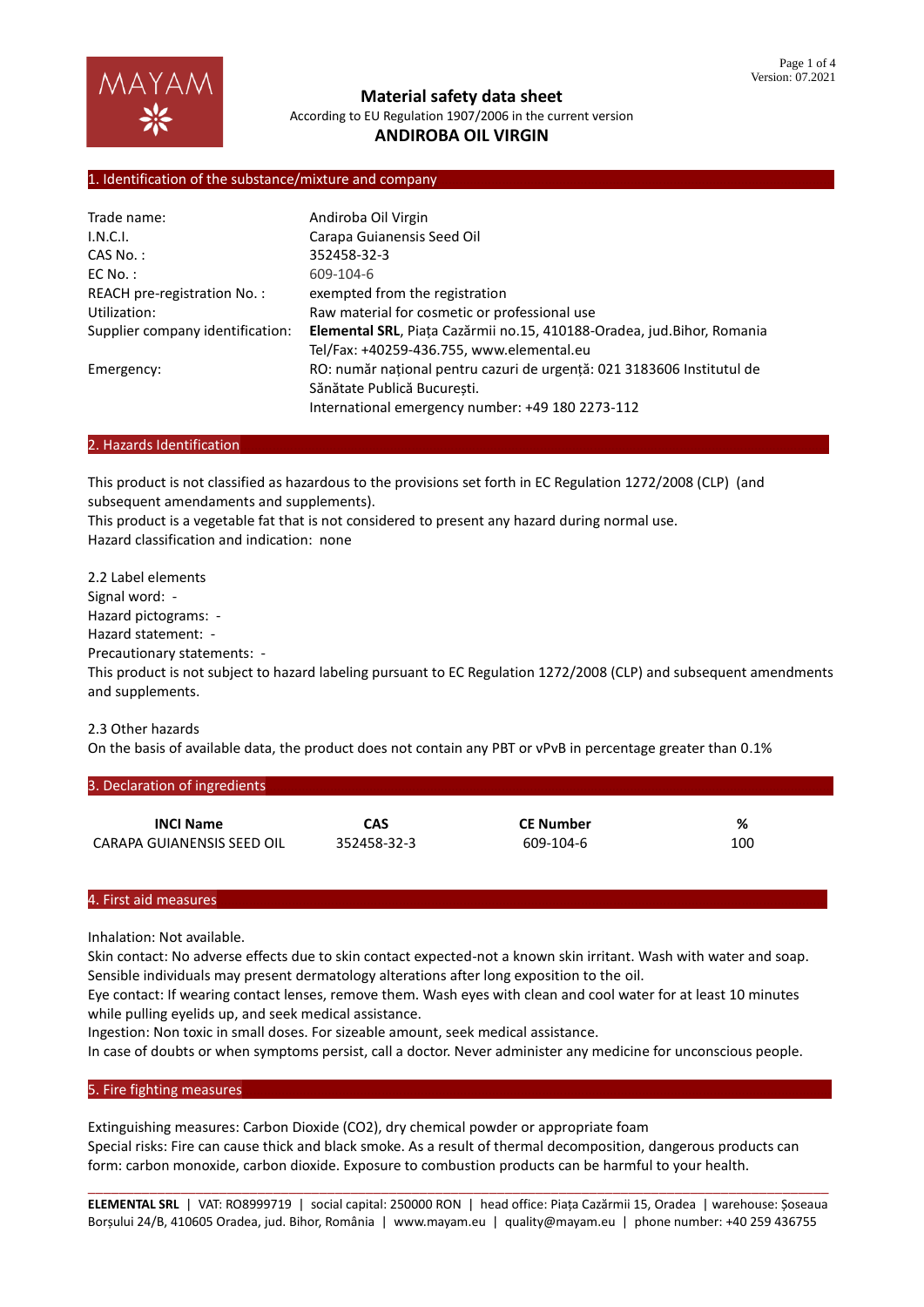

## **Material safety data sheet**

According to EU Regulation 1907/2006 in the current version

## **ANDIROBA OIL VIRGIN**

Protective measures for fire fighting team Fire protection equipment: According to the size of the fire, it may be necessary to use fire fighting protective clothes against the heat, individual breathing equipment, gloves, protective gloves or facemasks.

Other recommendations: Use water to cool tanks, cisterns, or containers close to the heat source or fire. Take into consideration the wind direction. Prevent the products used to fight the fire from going into drains, sewers, or waterways.

## 6. Accidental release measures

Personal Precautions: Handle in accordance with good industrial hygiene and safety practices. If leaking is occurring, be careful not to slip on the contaminated surfaces. Eliminate possible ignition points and ventilate the area. Avoid breathing fumes. For exposure control and individual protection measures.

Environmental Precautions: Prevent the contamination of drains, surface or subterranean waters, and the ground. In case of large spills or if the product contaminates lakes, rivers, or sewers, inform the responsible authorities according to local legislation.

Cleaning methods: Pick up the spill with non-combustible absorbent materials (soil, sand, vermiculite, diatomite, etc). Store the product and the absorbent in an appropriate container.

The contaminated area should be immediately cleaned

### 7. Handling and storage

Precautions for safe handling: Handle in accordance with good industrial hygiene and safety practice. Keep the container tightly closed and isolate from heat sources, sparks, and fire. In the application area, smoking, eating, and drinking must be prohibited. Follow legislation on occupational health and safety. Keep the product in containers made of a material identical to the original.

Conditions for safe storage, including any incompatibility: Store according to local legislation. Store the containers in a dry and well-ventilated place, far from sources of heat and direct solar light. Keep far away from ignition points. Keep away from oxidizers agents and from highly acidic or alkaline materials. Do not smoke. Prevent the entry of nonauthorized persons. Once the containers are open, they must be carefully closed and placed vertically to prevent spills. Keep at a temperature not exceeding 25°C

8. Exposure controls / personal protection

Control parameters: Contains no substances with occupational exposure limit values. This product, as supplied, does not contain any hazardous materials

Engineering measures control: Ensure adequate ventilation, especially in confined areas. Eyewash stations. Personal protection measures - Skin/ Body protection:Wear protective gloves and protective clothing;

- Eye/face protection: Safety glasses may be worn;

- Respiratory protection : No protective equipment is needed under normal use

conditions. If exposure limits are exceeded or irritation is experienced, ventilation and evacuation may be required. - General Hygiene Considerations : Handle in accordance with good industrial hygiene

and safety practice

## 9. Physical and chemical properties

Aspect: Liquid Color: Light yellow to light brown Odor: Characteristic pH: Not relevant Freezing point: Not determined Melting Point (1013.3 hPa): Not determined Flash Point (1013.3 hPa): Not determined Vapour pressure (20°C): Not determined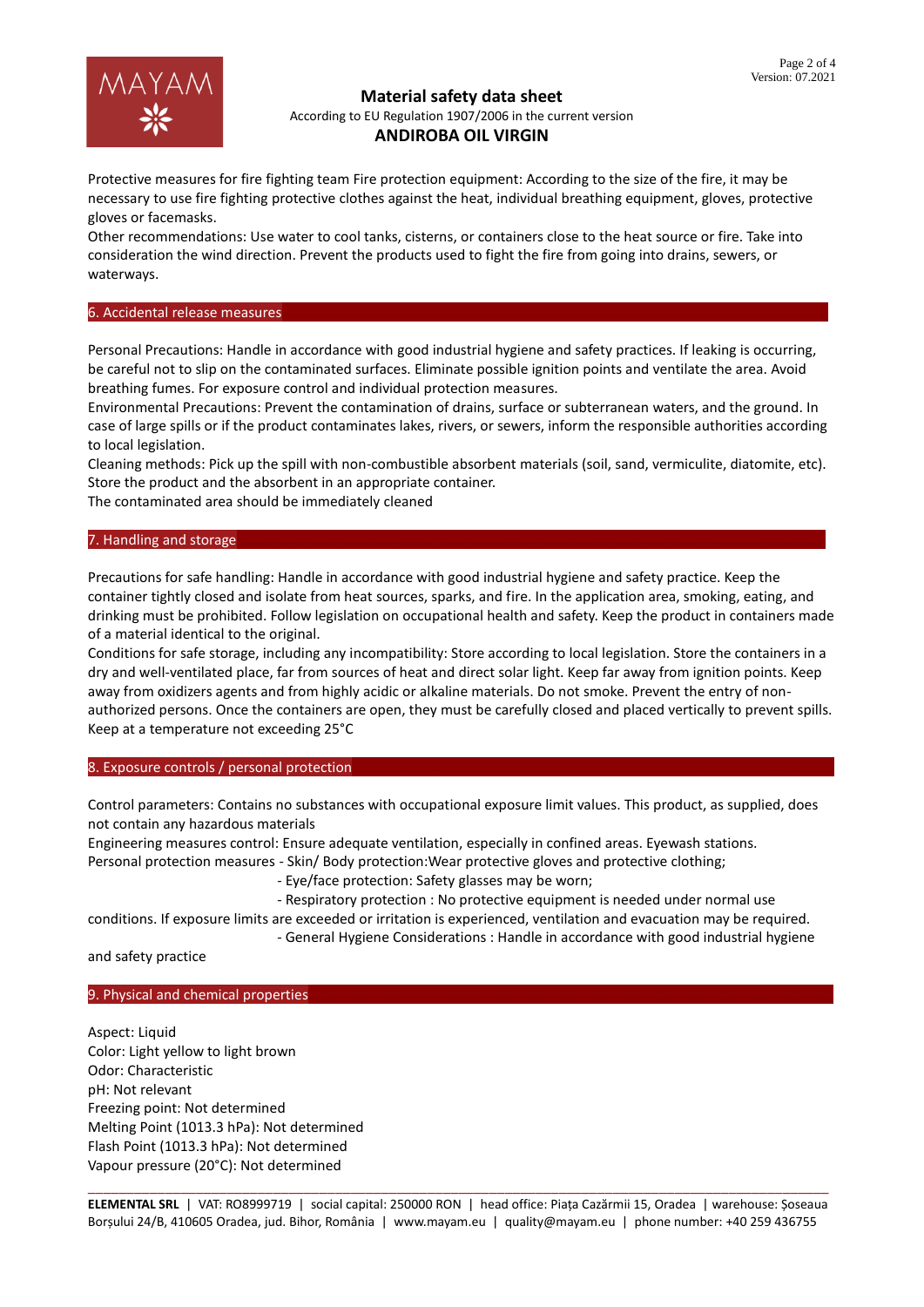

**Material safety data sheet** According to EU Regulation 1907/2006 in the current version

# **ANDIROBA OIL VIRGIN**

Partition coefficient (log Pow 25°C): Not determined Water solubility (20°C): Not determined Surface tension (20°C): Not determined Relative density (20 °C): Not determined Autoflammability (1 020.2 hPa): Not determined Flammability: Not determined Explosiveness: Non explosive

### 10. Stability and reactivity

Chemical stability: The product is stable under normal use and storage. Possibility of Hazardous Reactions : None under normal processing. Conditions to avoid: Extremes of temperature and direct sunlight Incompatible materials: None known based on information supplied.

### 11. Toxicological information

Effects of over exposure inhalation: No hazard normal industrial use Primary cutaneous irritation: Not considered irritating Repeated cutaneous irritation: Not considered irritating Maximized cutaneous sensibilization: Not considered sensitizer Repeated cutaneous photoirritation: Not considered photo irritating Maximized cutaneous photosensibilization: Not considered photosensitizer Phototoxicity: Not considered phototoxic

### 12. Ecological information

Ecotoxicity: The product is not classified as environmentally hazardous. Persistence and degradability : No data is available on the degradability of this substance. Bioaccumulative potential : Not determined Mobility in Soil : Not determined Other Adverse Effects : Not determined

### 13. Disposal considerations

Methods of Disposal: Dumping into sewers or waterways is prohibited. Waste and empty containers must be handled and eliminated according to current, local/national legislation.

Contaminated packaging: Empty remaining contents. Dispose of as unused product. Do not re-use empty containers. EU Code of Disposal: Dispose in accordance with local regulations

### 14. Transport information

UN number: Not subject to transport regulation he product is stable under normal use and storage DOT Classification: Not Regulated Air (IATA): Not Regulated Sea (IMDG): Not Regulated

### 15. Regulatory information

Product doesn't require register according to health ministry. No specific or local regulations for this product. State Right-To-Know (RTK) Information: Check with specific state authorities since regulations vary within the states. Safety, health and environmental regulations/legislation specific for the substance or mixture: -Major Accident Hazard Legislation: Directive 96/82/CE (SEVESO category/named substances): not applicable.